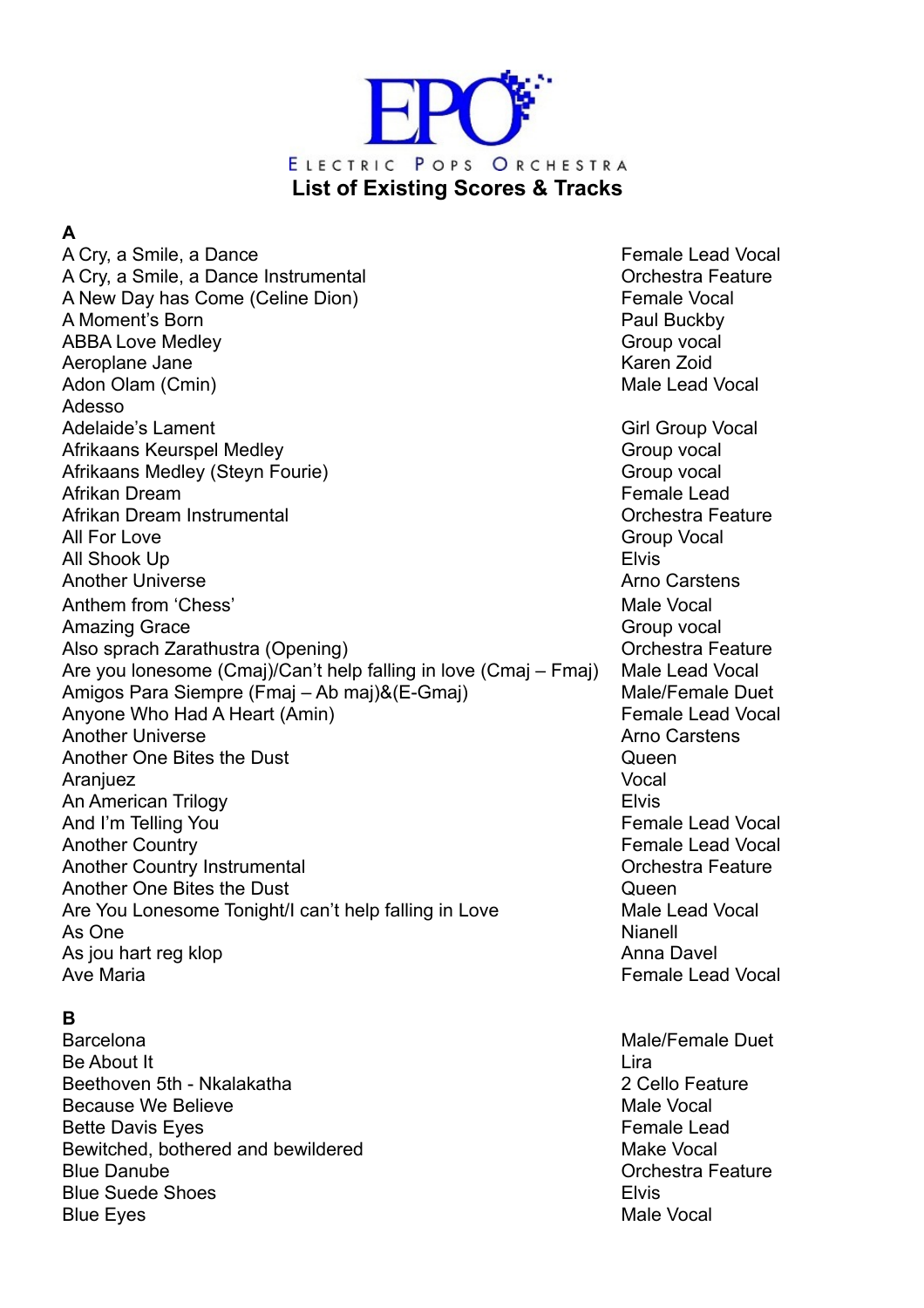Blue Eyes **Arno Carstens Arno Carstens** Brenda Medley **Female** Lead Brenda Medley Instrumental **Brenda Medley Instrumental Orch Feature** Bridge Over Troubled Water **Romanz** Romanz Bring Him Home Male vocal Broadway Baby **Female Lead Vocal** Broadway Mega Medley **Contract Contract Contract Contract Contract Contract Contract Contract Contract Contract Contract Contract Contract Contract Contract Contract Contract Contract Contract Contract Contract Contract Co** Bohemian Rhapsody **Districts CONSIDERENT CONSIDERED ASSOCIATES Queen** Boogie Woogie Bugle (Cmaj) & Rum and Cocacola (Bb) Female Vocal Group Brindisi (Bb) Male/Female Duet Bring Him Home **Male Lead Vocal** Bubblegum on My Boots **Arrival Carstens** Arno Carstens Burning Love **Elvis** Burnout **Timothy Moloi** Butterflies Jamali

## **C**

Can you Feel the Love Tonight Male Vocal or Duet Can't Help Falling In Love **Elvis** Elvis Caruso (Gm) & (Eb m) Male Vocal Caravans –Vanessa Mae Violin feature Celebrate Finale Group Vocal / Instrumental Circle of Life Group Vocal Circle of Life Group Vocal Circle of Life Group Vocal Circle of Life Group Vocal Circle of Life Group Vocal Circle of Life Group Vocal Circle of Life Group Vocal Circle of Life Group Vocal Circle Climb Every Mountain Vocal Clocks Male Vocal Colours of the wind **Female** Vocal control of the wind Female Vocal control of the wind Female Vocal control of the wind of the state of the state of the state of the state of the state of the state of the state of the sta Come Alive The Greatest Showman Come Alive

## **D**

Daar's 'n plek (Coenie de Villiers) Male vocal Dance of Life Light Control of Life Light Control of Life Light Control of Life Light Control of Life Light Control of Life Light Control of Life Light Control of Life Light Control of Life Light Control of Life Light Cont Dancing Shoes **Male Vocal** Dance Sum More **Vocal** Dancing Queen ABBA and the state of the state of the ABBA Dans Saam met my Romanz & Nianell Die Oomblik is Nou Nianell and South Africa and South Africa and Nianell and Nianell and Nianell and Nianell and Nianell and Nianell and Nianell and Nianell and Nianell and Nianell and Nianell and Nianell and Nianell and N Dinge (Andriette Norman) Female vocal Diva Medley (I'm Every Woman, Respect , New Attitude, Ain't no Mountain) Female Vocal Drinking Song - Umqombothi Vocal Do You Hear the People Sing? Group Vocal Don't Cry for me Argentina **Female** Vocal Don't Stop Believin' Nocal, solo or group Don't Stop Me Now **Male Vocal** Dove la more vocal version of the vocal version of the vocal version of the vocal version of  $\sim$ Dying Young Sax Feature

### **E**

Edge of Glory **Female vocal** Elvis Medley with vocals (Jailhouse Rock-Blue Suede Shoes-Are You Lonesome Tonight) Elvis Medley without vocals(Jailhouse Rock-Blue Suede Shoes-Are You Lonesome Tonight-King Creole-Houndog) Empty Fantasy Louise Carver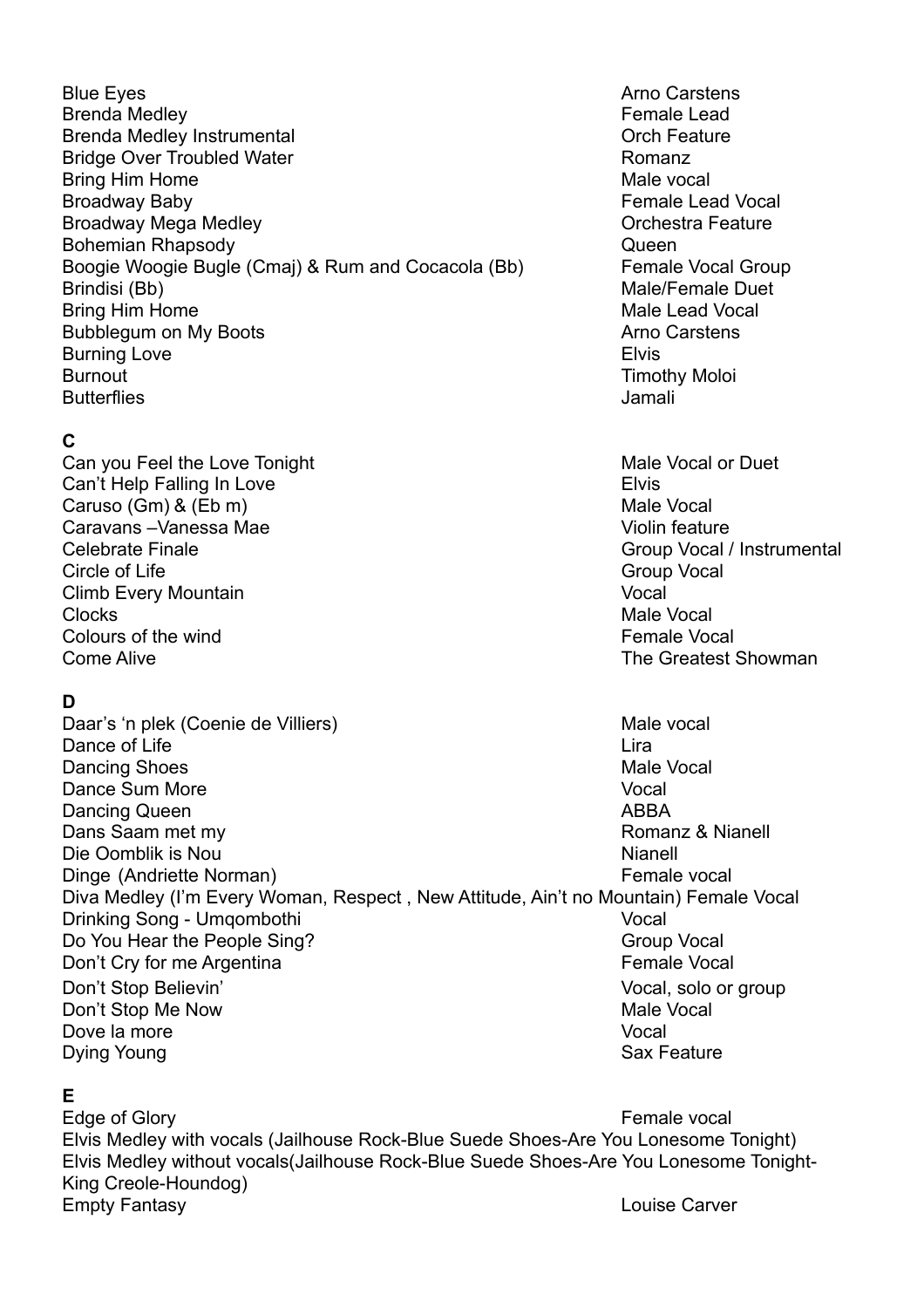Ek is lief vir alles hier Group female vocal Ek Kom Huis Toe Jannie Moolman Ek Lewe **Romanz** Ek sal Getuig Romanz Empty Chairs at Empty Tables (Amin – C#min) Male lead vocal Exogenesis Orchestra feature Explosive Violin Solo / Orch. feature Ever Since the World Began Male vocal

## **F**

Fever Vocal **Feel Good** Lira Feel this moment - Higher Medley Dance vocal duet Feeling Good (Michael Buble) Fernando / Chiquitita ABBA Fiddler on the Roof Medley Vocal Medley Fields of Gold Male/ female lead Final Countdown **Countdown Countdown Orchestra Feature Orchestra Feature** Friends Medley Friends will be friends **COVERTS COVERTS COVERTS COVERTS Queen** Flower Duet from 'Lakme' Flower Duet Female Vocal Duet Fly me to the moon example and the moon method of the material material material material material material material material material material material material material material material material material material materi From me to You **Yumbur You You You You Wome** Chaka Chaka Chaka Chaka Chaka Chaka Chaka Chaka Chaka Chaka Chaka Chaka Chaka Chaka Chaka Chaka Chaka Chaka Chaka Chaka Chaka Chaka Chaka Chaka Chaka Chaka Chaka Chaka Chaka Cha Funiculi Funicula (Eb maj) Male Vocal (&Group)

## **G**

Get Back. Contract of the Contract of the Contract of Contract of Contract of Contract of Contract of Contract of Contract of Contract of Contract of Contract of Contract of Contract of Contract of Contract of Contract of Glory Land (Sarah Theron) **Female** vocal Grace Kelly (Mika) **Male vocal** Male vocal Great Heart Vocal Go the Distance **Go the Distance Contract Contract Contract Contract Contract Contract Contract Contract Contract Contract Contract Contract Contract Contract Contract Contract Contract Contract Contract Contract Contrac** Going Home Sax Feature Gold (Spandau Ballet) Male vocal Goldfinger **Female** vocal Good Old Fashioned Lover Boy **Good Old Fashioned Lover Boy Queen** Granada Male Duet Vocal

### **H**

Habanera (contemporary version) Female Vocal Habanera (traditional) expression of the extension of the Female Vocal Happy New Year **ABBA** Hero Female Vocal / Duet Heal the World Group Vocal **Heartbreak Hotel Elvis Elvis** Hemel op Tafelberg Kurt Darren (Kurt Darren Kurt Darren Kurt Darren Kurt Darren Kurt Darren Kurt Darren (Kurt Darren Kurt Darren Kurt Darren Kurt Darren Kurt Darren Kurt Darren Kurt Darren (Kurt Darren Kurt Darren Kurt Dar Hello Again Sax Feature Hey Jude **Contract Contract Contract Contract Contract Contract Contract Contract Contract Contract Contract Contract Contract Contract Contract Contract Contract Contract Contract Contract Contract Contract Contract Contr** Hoog bo die Wolke Male Vocal in the Male Vocal Male Vocal in the Male Vocal in the Male Vocal in the Male Vocal Home **Paul Buckby Reserves and Security Paul Buckby** Hometalk Claire Johnston Hlangabezani Bheki Khosa Guitar Hooked on Classics 2000 **Contract Contract Contract Contract Contract Contract Contract Contract Contract Contract Contract Contract Contract Contract Contract Contract Contract Contract Contract Contract Contract Contract** 

- 
- 
-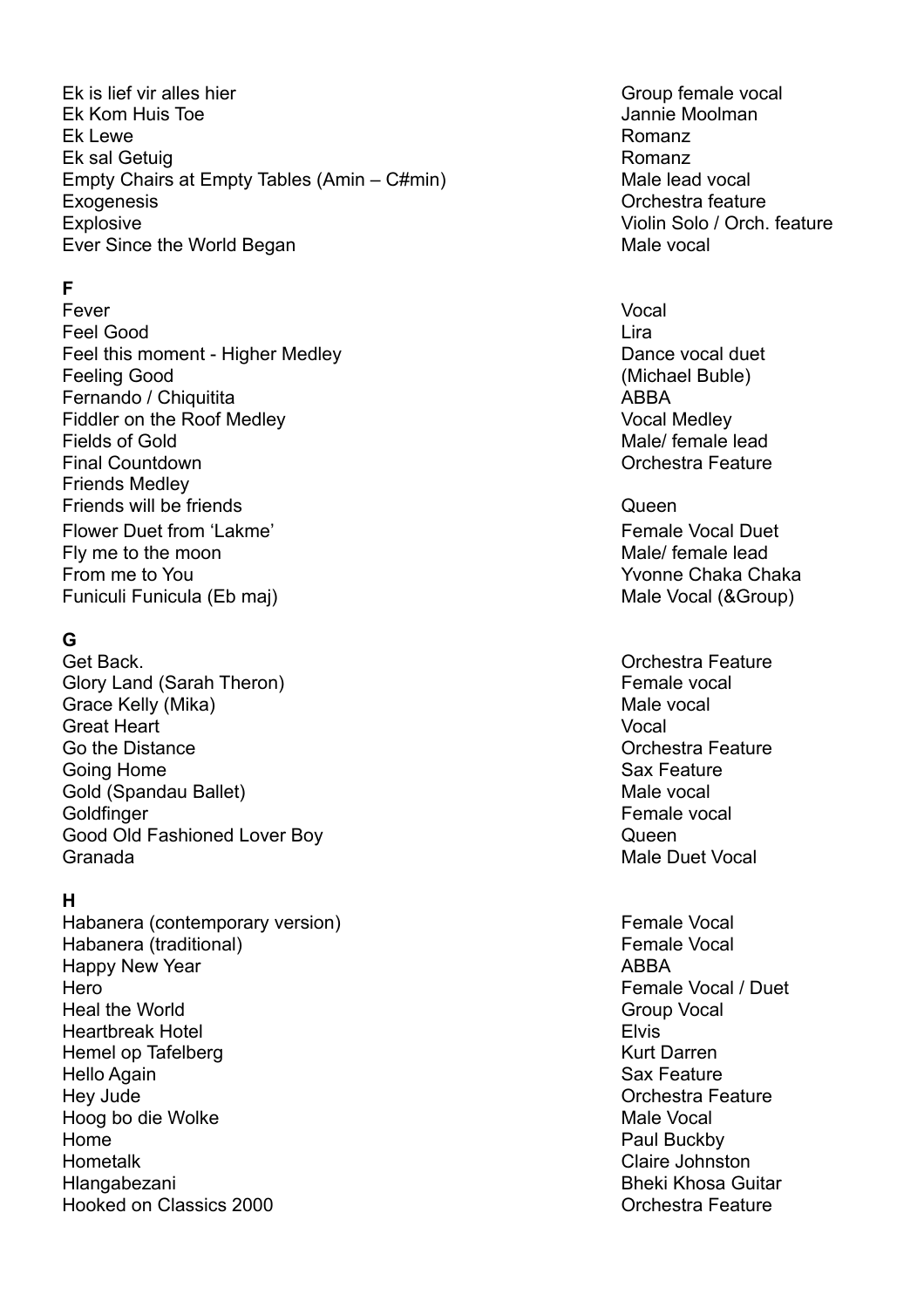**I**  I Believe in You **Male /Female/ Group Vocal** I Believe I Can Fly (D maj/Bmaj) Male /Female Vocal I Believe I Can Fly (Yolanda Adams version) Male /Female duet & choir I Could Have Danced All Night (C maj) Female Lead Vocal **I Gotta Feeling Group Vocal Contract Contract Contract Contract Contract Contract Contract Contract Contract Contract Contract Contract Contract Contract Contract Contract Contract Contract Contract Contract Contract Cont** I Gotta Feeling - Loslappie Medley I Just Can't Help Believing (F maj) Male Lead Vocal I Have a Dream ABBA ABBA ABBA ABBA ARBA ARBA I Hold the Sun Nianell and Nianell and Nianell and Nianell and Nianell and Nianell and Nianell and Nianell and Nianell and Nianell and Nianell and Nianell and Nianell and Nianell and Nianell and Nianell and Nianell and Nia **I know him so well interval from the solution of the set of the set of the set of the set of the set of the set of the set of the set of the set of the set of the set of the set of the set of the set of the set of the s** I will always love you **Female Lead Vocal I** want it all **I** want it all **Queen** I want to break free quality and the control of the Queen quality of  $\alpha$ I'd Like Freshly Ground I'd Like - Shallow Waters Medley **Figure 10** Shallow Waters Medley **Freshly Ground/ Just Jinjer** If I Were a Rich Man Male Lead Vocal And Male Lead Vocal Il Mio Cuore Va (My Heart will Go on /Titanic theme in Italian) Female Lead Vocal Il Dolce Suono Suomen anno 1992 anno 1992 anno 1992 anno 1992 anno 1992 anno 1992 anno 1992 anno 1992 anno 199 Indigo Girl Watershed Innuendo Queen Is this the world we created? Queen It's All Coming Back To Me Group Vocal It's Now or Never **Elvis** Impossible Dream (B maj – C maj ) Male Lead Vocal Islands in the Stream Male/Female Vocal Duet It's D'Lovely **Female Vocal** It's Now or Never (Emaj) Male Lead Vocal It's a kind of magic queen and the contract of the contract of the contract of the contract of the contract of the contract of the contract of the contract of the contract of the contract of the contract of the contract of I've Got You Under My Skin Male Lead Vocal Ixesha **Lira** Iya Iyo Judith Sephuma

## **J**

Jai Ho! - 3 Second Memory **Female** Vocal Jantjie Kom Huis Toe Male Vocal Jailhouse Rock Elvis Jive Bunny & the Mastermix Medley Group Male vocal Joseph Medley Vocal or instrumental Jump (For my Love) and the state of the state of the Second Female Vocal Just Give Me a Reason **Male/female** duet Jy's Ongelooflik Kevin Leo Jy's Veilig by My **Romanz** 

# **K**

Karoonag 2000 (Coenie de Villiers) Male vocal Kismet Suite **Communist Suite Communist Communist Communist Communist Communist Communist Communist Communist Communist Communist Communist Communist Communist Communist Communist Communist Communist Communist Communist Co** Killing Me Softly **Female** Vocal Knowing me knowing you and the state of the state of the state of the state of the state of the state of the state of the state of the state of the state of the state of the state of the state of the state of the state of Kom Bietjie Hier Kurt Darren Kurt Darren Kurt Darren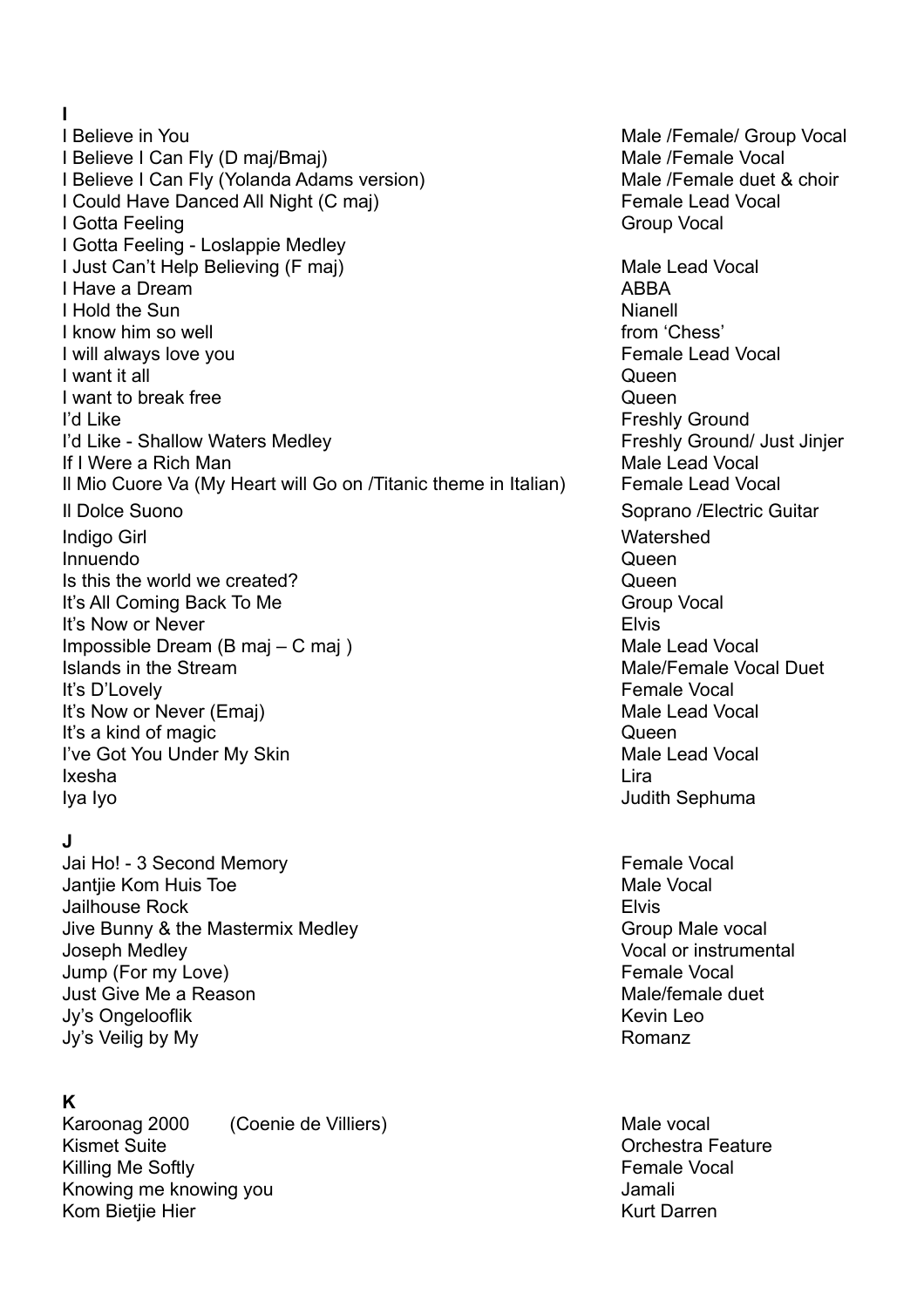Kudala Jamali Kurt Darren Medley **Male Vocal** Male Vocal Kurt Darren Instrumental Medley **National State Contract Contract Contract Contract Contract Contract Contract Contract Contract Contract Contract Contract Contract Contract Contract Contract Contract Contract Contract Con** Kwaito Medley **Network** Channels Channels Channels Channels Channels Channels Channels Channels Channels Channels Channels Channels Channels Channels Channels Channels Channels Channels Channels Channels Channels Channels Kwela Kwela Mafikizolo na kwela Mafikizolo na kutoka mwaka wa 1972, wakati wa 1972, wakati wa 1982, wakati wa

**L** 

Ladonna e mobile Male Vocal de Ladonna e Male Vocal de Male Vocal de Male Vocal de Male Vocal de Male Vocal de Lady is a Tramp **Male Vocal** by the Male Vocal state of the Male Vocal state of the Male Vocal state of the Male Vocal state of the Male Vocal state of the Male Vocal state of the Male Vocal state of the Male Vocal state o La Voix Romanz & Nianell Ladies in Lavender Violin Solo Lean on me **Male / Female Duet & Choir Male / Female Duet & Choir** Les Mis Medley Group Vocal Letters Watershed Let it go **Female** Vocal Let There Be Light Lira Let's Do It Male / Female Duet Let's call the whole thing off Male / Female Duet Liefling Male Vocal Light My Fire Male Vocal Lighthouse Elvis Blue Life is beautiful Male/Female Vocal Duet Lifeline **Elvis Blue** Little Girl Sibongile Khumalo Live and Let Die Male Vocal Lion sleeps tonight Male or Female Vocal Love Me Tender (D maj – Eb maj) Male Lead Vocal Lord of the Dance **Contract Contract Contract Contract Contract Contract Contract Contract Contract Contract Contract Contract Contract Contract Contract Contract Contract Contract Contract Contract Contract Contract Contr** Love me for me Jamali Love Changes Everything (G maj –Ab maj) Group Vocal Love of My Life Queen Luck be a Lady Tonight Male Vocal

### **M**

Mack the Knife Male Vocal with the Male Vocal with the Male Vocal with the Male Vocal with the Male Vocal with the Male Vocal with the Male Vocal with the Male Vocal with the Male Vocal with the Male Vocal with the Male Vo Malaguena **Orchestra Feature Malaguena** Orchestra Feature Mamma Mia alianyika kwa mwaka wa 1972, aliandishi wa 1982, aliandishi wa 1982, aliandishi wa 1982, aliandishi Mamma Pappa Nianell Master Jack **Female Vocal Female Vocal** Man of La Mancha **Female** Vocal Mango Groove Medley (Dance Sum More/ Special Star) Female vocal Mariaan (Willem Botha) Maria and Male vocal Marilyn Medley (My heart belongs to daddy - Diamonds are a girl's best friend) Female Vocal

Mbube Orchestra Feature Meadowlands Medley **Vocal / Instrumental** Memory Cello Feature Millionaire's Waltz (The) **Millionaire's Waltz (The**) **Queen Vocal** Moment's Away **Female** Vocal Mors met my Andre Shwartz Money Money Money Vocal Mozart Magic **Music Contract Contract Contract Contract Contract Contract Contract Contract Contract Contract Contract Contract Contract Contract Contract Contract Contract Contract Contract Contract Contract Contract Cont**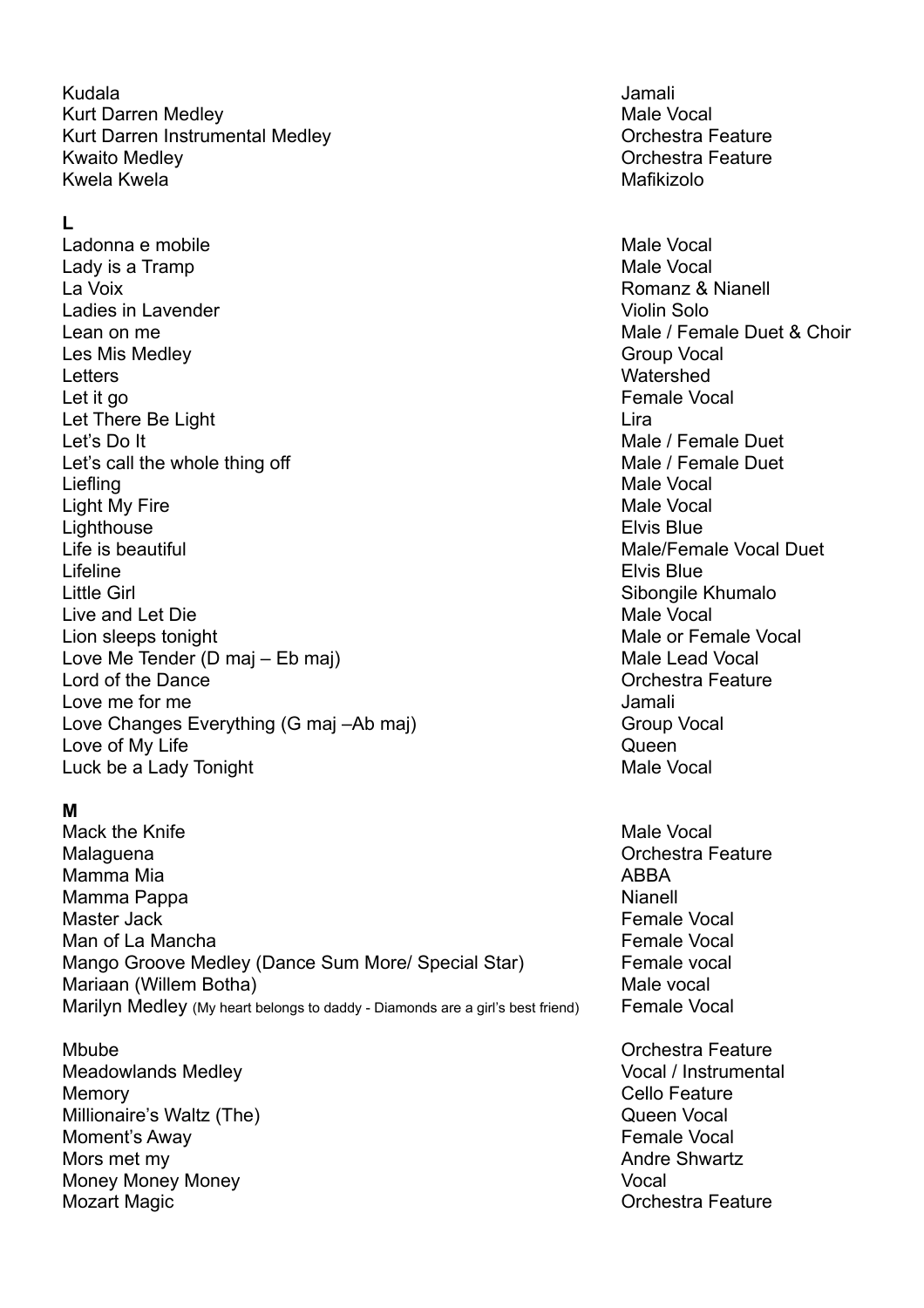Music (John Miles) **Music (John Miles)** Male Vocal Music of the night (D maj) Music of the night (D maj) My Fair Lady Suite **Contract Contract Contract Contract Contract Contract Contract Contract Contract Contract Contract Contract Contract Contract Contract Contract Contract Contract Contract Contract Contract Contract Cont** My Fair Lady Vocal Suite Male /Female /Group My Heart Will Go On (E maj-Abmaj) My Heart Will Go On (E maj-Abmaj) My Immortal **Female Vocal Female Vocal** My Ouma Sera (Sarah Theron) **Female** vocal

### **N**

Natural Woman **Female Vocal** Natural Woman **Female Vocal** Natural Woman **Female** Vocal National Anthem Vocal Night and day **Male vocal** Night and day Ndihamba Nawe **Mafikizolo** Name Mafikizolo Nella Fantasia Female Vocal Nessun Dorma (G maj) and a series of the Male Lead Vocal New York, New York (E maj – F maj) Mew York, New York (E maj – F maj) Nkozi Sikilele L'Africa Vocal No Boundaries (Adam Lambert) Vocal No More Tears (Enough is enough) Female duet Nontsokolo Nomfusi

# **O**

O Mio Babbino Caro (Ab maj) **Female Vocal** Executive Control of Temale Vocal O Sole Mio (G maj) also in F maj Male Vocal Male Vocal O Sole Mio/ It's now or never Male Duet Male Duet Objection Tango (Shakira) **Female** vocal Oh What a Circus **Male Vocal** Male Vocal And Male Vocal And Male Vocal And Male Vocal And Male Vocal And Male Vocal And Male Vocal And Male Vocal And Male Vocal And Male Vocal And Male Vocal And Male Vocal And Male Vocal A One Vocal variable variable variable variable variable variable variable variable variable variable variable v One Moment in Time **Female Vocal** On My Own Female Vocal One Night in Bangkok Male Vocal On This Night Of A 1000 Stars (Gmaj) Male /Female /Group Oklahoma Vocal Suite Male /Female /Group Oklahoma Suite Orchestra Feature Also sprach Zarathustra (Opening) Characteristic Control of Chestra Feature

## **P**

PJ Powers Medley **Female** Lead Paradise Road **Female Vocal Female Vocal Female Vocal** Paradise Road Instrumental **Contract Contract Contract Contract Contract Contract Contract Contract Contract Contract Contract Contract Contract Contract Contract Contract Contract Contract Contract Contract Contract Contr** Party Time Finale (Great Heart /Give me Hope Joanna/ Special Star) Group Vocal Parisian Walkways **Contract Contract Contract Contract Contract Contract Contract Contract Contract Contract Contract Contract Contract Contract Contract Contract Contract Contract Contract Contract Contract Contract Contr** Pata pata Phakade Lira Phantom of the Opera (D min) Male/Female Duet Phantom/All I Ask duet Male/Female Duet Pie Jesu Boy / Female duet Play the Game Queen and the Game Queen Contract of the Contract of the Contract of Contract of Contract of Contract of Contract of Contract of Contract of Contract of Contract of Contract of Contract of Contract of Contrac Play me the love songs Gloria Bosman Control of the United States of Gloria Bosman Proud Vocal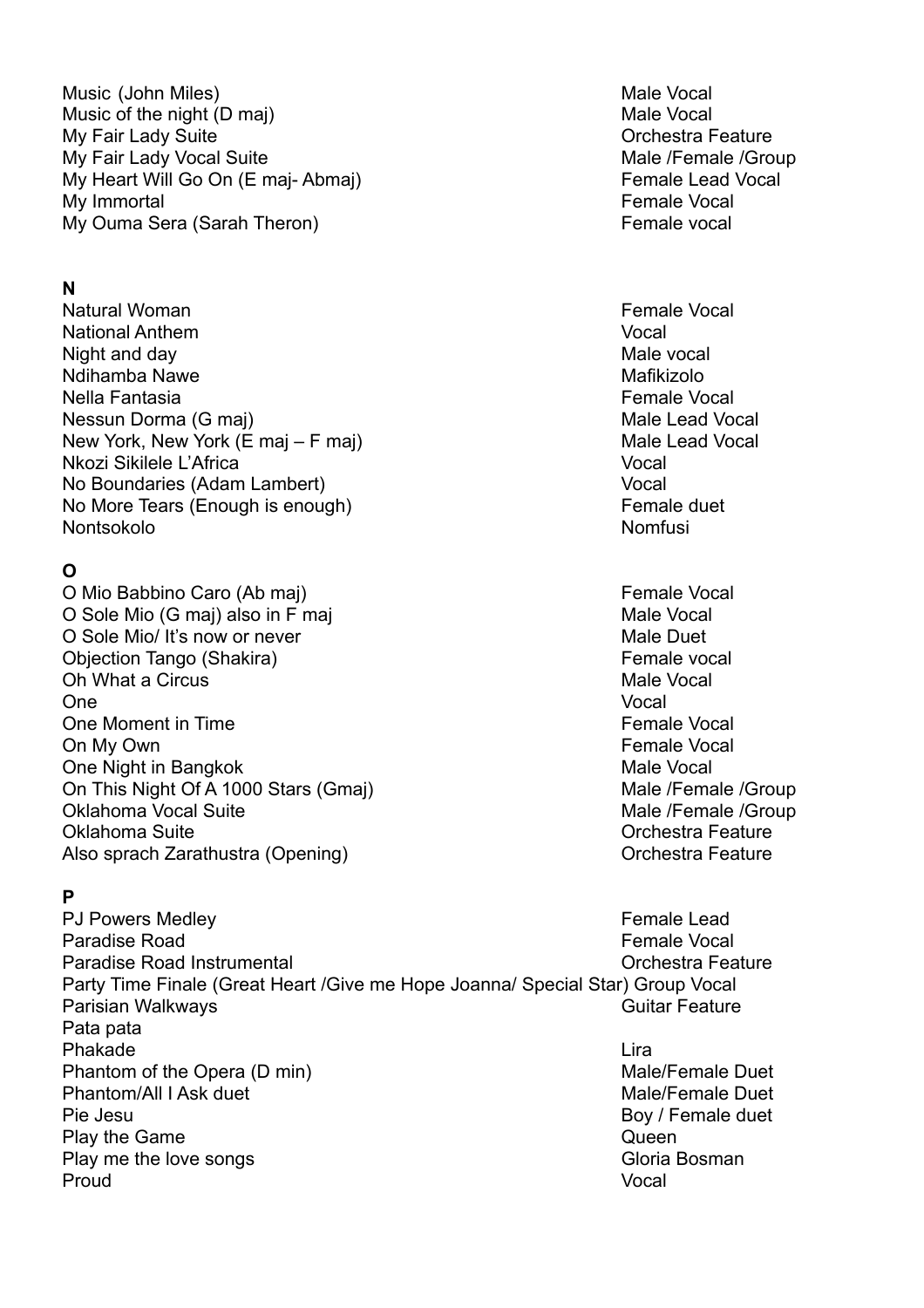#### **Q**

Quando M'en Vo **Female Lead** Queen at the Opera Opening Medley Vocal (Death on two legs/Lazing on a Sunday Afternoon/Killer Queen/Under Pressure/Bicycle Race) Queen Medley Group Vocal

## **R**

Radio Gaga **Queen** Respect **Female** Vocal Reach **Vocal** Reik jy na die sterre Romanz is die sterre Romanz in die sterre Romanz is die sterre Romanz is die sterre Romanz **Red Hot Violin Feature** Rolling in the Deep (Adele) **Female** vocal Rhapsody in Blue **Contract Contract Contract Contract Contract Contract Contract Contract Contract Contract Contract Contract Contract Contract Contract Contract Contract Contract Contract Contract Contract Contract Contra** 

## **S**

SA Overture (Spirit of the Great Heart / Jabulani / Higher Higher/Special Star) Orchestra Feature SA Pop Medley (Doobey doo/Feel Good/Happiness/Waka Waka) Group vocal SA Vocal Medley Vocal Vocal Santa Lucia Male Vocal Sabela (E maj) **Female Vocal** Sabela (E maj) Say Africa Vusi Mahlasela Scatterlings of Africa (Bb) female key Female Lead Scatterlings of Africa (Eb) male key Male Lead Scatterlings of Africa Instrumental Controllerings of Africa Instrumental Controllerings of Africa Instrumental Seaside Rendezvoux and a seaside Rendezvoux and a seaside Rendezvoux and a seaside Rendezvoux Seasons of Love Vocal values of  $\sim$  Vocal values of  $\sim$  Vocal values of  $\sim$  Vocal values of  $\sim$  Vocal values of  $\sim$  Vocal values of  $\sim$  Vocal values of  $\sim$  Vocal values of  $\sim$  Vocal values of  $\sim$  Vocal values of Sex on Fire Male Vocal She Will Be Loved **Male Vocal** Male Vocal Assessment and Male Vocal Assessment and Male Vocal Shake Rattle 'n Roll Elvis Shakira Medley **Female** Vocal She Bangs Male Vocal Shine on Me Watershed Sing Sign of a Victory **Male / Group Vocal** Sign of a Victory **Male / Group Vocal** Sisters are doing it for themselves Female Vocal Skyfall **Skyfall** Female Vocal Small Room Karen Zoid Smoke gets in your eyes van die verskappeling van die voorlog van die voorlog van die verskappeling van die v So in love **Male Vocal** So in love **Male Vocal** So in love **Male Vocal** So in love Someone Else's Story **ABBA** Something Inside So Strong Lira Something's Coming Male Vocal Communication of the Male Vocal Communication of the Male Vocal Communication of the Male Vocal Communication of the Male Vocal Communication of the Male Vocal Communication of the Male Vocal Somewhere Over the Rainbow **Female Vocal** Sound of Music Medley Vocal Sibkhanyana **Abigail Khubeka** Abigail Khubeka Abigail Khubeka Abigail Khubeka Abigail Khubeka Abigail Khubeka Abigail Khubeka Abigail Khubeka Abigail Khubeka Abigail Khubeka Abigail Khubeka Abigail Khubeka Abigail Khubeka Special Star Female Vocal Simply The Best (F maj – G maj) Male /Female /Group Sibongile Mafikizolo Sick sick ChianoSky Side by Side Group Vocal Staan op en sing and a staat of the Romanz Romanz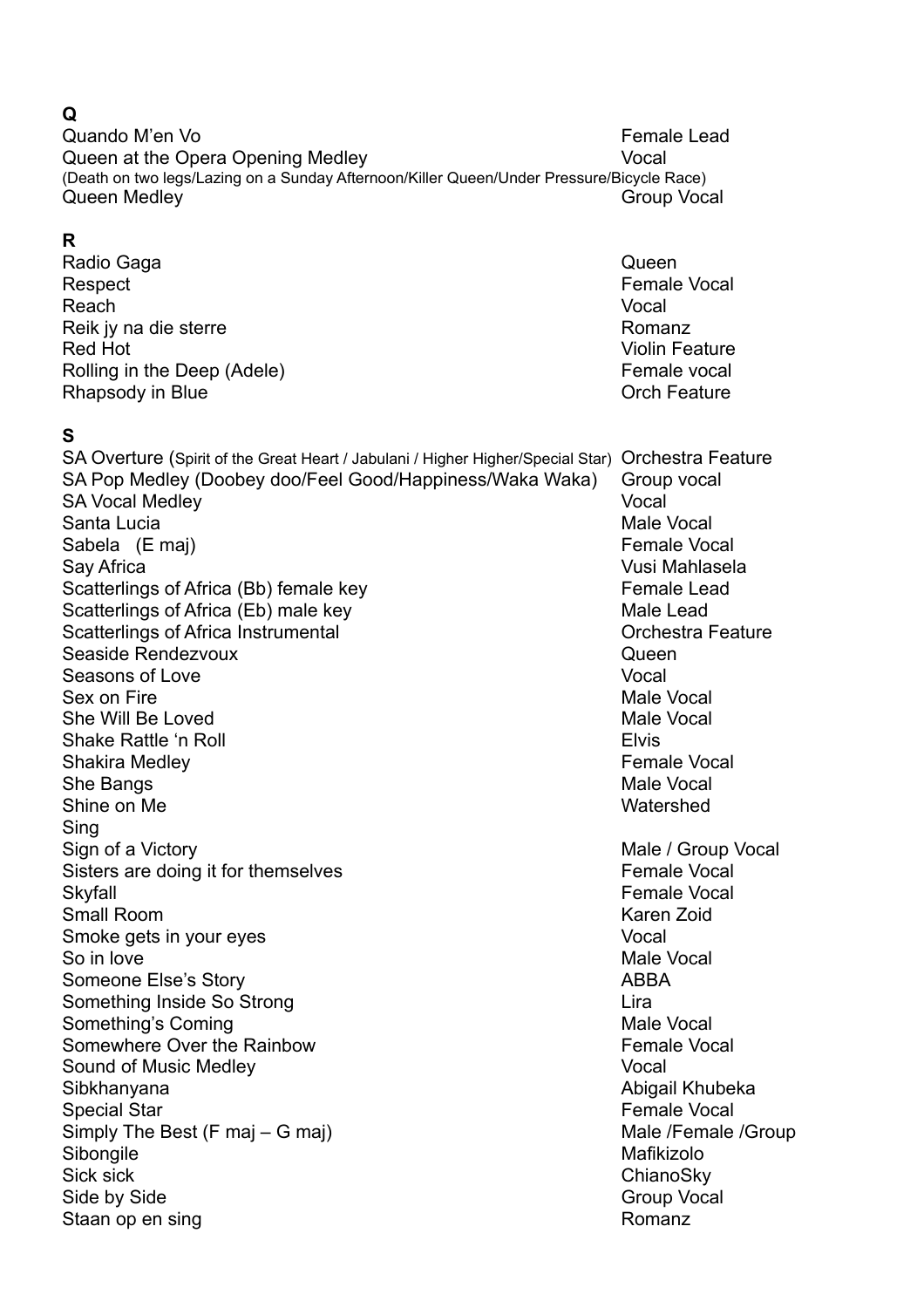Starlight Express (Eb maj) Male /Female /Group Stevie Wonder Medley (Superstition - Sir Duke) Vocal Stille Waters **Female vocal** Stuff Like That There Vocal Style **Style Style Female Vocal** Stop in the name of love (C maj / A min) Female Group Vocal Stormy Weather **Instrumental** Straighten up and fly right Male Vocal Strong Enough Female Vocal Stronger (What doesn't kill you) Female Vocal Somebody to Love (Queen) Somebody to Love (Queen) and the vocal Something Inside So Strong Lira Sound of Music Vocal Suite Male/Female Vocal Sugarman **Argument Community** Sugarman Ard Matthews Summertime ( B min) Vocal Surrender (E min) Elvis Suspicious Minds (Eb maj) Elvis (Duet) Swan Lake Rock Ballet Guitar Feature

### **T**

Tango Fusion (Tango from Scent of Woman - Objection Tango - On the Floor) Tell Him **Female Duet Tell Him Female Duet** That's All Right Elvis The Climb **Female** Vocal The First Time Ever I Saw Your Face The South Control of Female Vocal The Greatest Show The Greatest Showman The Prayer Male/Female Duet The Lion Sleeps Tonight Vocal The Power of the Dream Vocal The Winner Takes it all ABBA and ABBA The Way You Look Tonight Male/Female Duet Thank you for being friend Group Vocal Thank you for the Music **ABBA** The Man you Love **Male Vocal** The Show Must Go On **Queen** and Control of the Show Must Go On Queen Theme - Schindler's List Violin Feature Violin Feature This is the Moment New York and Services and Male Vocal To Love you more (Celine Dion) To Love you more (Celine Dion) Tomorrow (from 'Annie') Vocal Toccata in D minor **Violin Feature** Toccata in D minor **Toccata in D minor** Guitar Feature Toccata Fusion **Rap feature Rap feature Rap feature** Tonight **Vocal** Time to Say Goodbye (G maj – Ab maj) Male/Female Duet Tomorrow (E maj) **Female** Vocal

### **U**

Under Pressure **Queen** Under Pressure Finale / Remix Group Vocal Unforgettable Male vocal or duet U Ea Kai (Eb maj) **Female Vocal**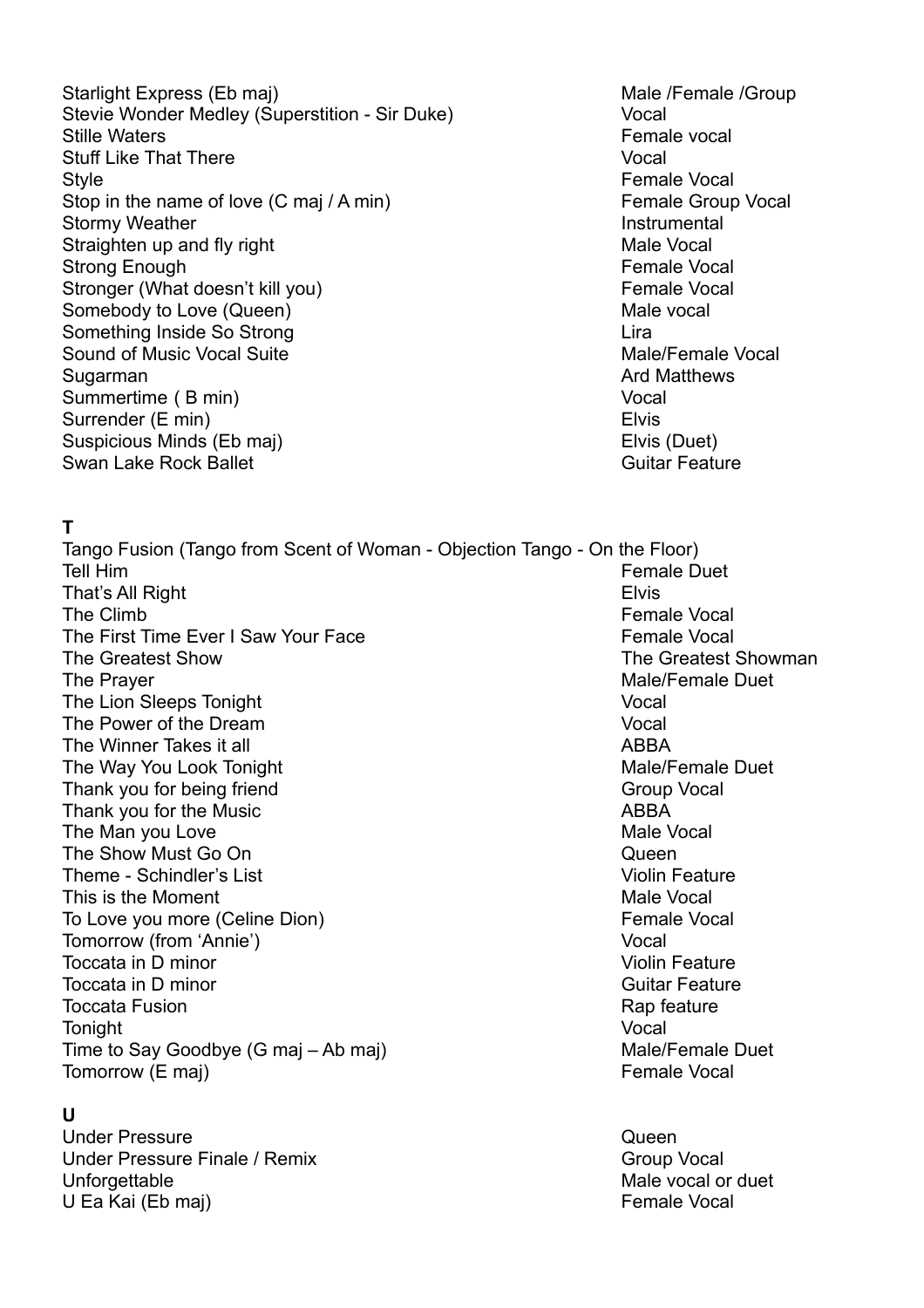## **V**

Valencia de la contrata de la contrata de la contrata de Male/Female Duet Vat my Hoer (Andriette Norman) Female Vocal Veilig by my Romanz Viva Espana Vriend Female vocal Voel die Energie Nichoulis Louw Volare Group Vocal and Control of the Group Vocal and Control of the Group Vocal and Control of the Group Vocal Vuli Ndlela Female Vocal

### **W**

Waar is jy Romeo (Charlize Berg) Female Vocal We are the Champions and the Champions of the Champions of the Champions of the Champions of the Champions of the Champions of the Champions of the Champions of the Champions of the Champions of the Champions of the Champi We Dance Again **Black Coffee** We Will Rock You **Queen** We Weren't Born to Follow Vocal Weeping Male Vocal w/choir Weeping Instrumental **Weeping Instrumental** Westside Suite **Orchestra Feature** Orchestra Feature Westside Vocal Suite Male /Female /Group What a wonderful world **Vocal Group** Vocal Group What he means **Arithmetic Structure and Matthews** Ard Matthews Where the world began vertex of the world began vertex of the state of the state of the state of the state of the state of the state of the state of the state of the state of the state of the state of the state of the stat Where I want to Be from 'Chess' Whiskey Blues **Abigail Khubeka** Abigail Khubeka Abigail Khubeka Abigail Khubeka Abigail Khubeka Abigail Khubeka Who Wants to live forever  $\sim$  Queen Whiter Shade of Pale Sax Feature Shade of Pale Sax Feature Sax Feature Wind Beneath My Wings (Bb maj) Female Vocal Winter Games **Piano Feature** Piano Feature Wrap You Arms Around Me ABBA World in Union Group Vocal Wonder of You **Female Vocal** Woza Vusi Mahlasela

## **X**

## **Y**

Yesterday Cello Feature Your Song Male Vocal Accounts and the Male Vocal Male Vocal Male Vocal You Can't Stop the Beat Vocal You Don't Have To Say You Love Me (C maj) Female Vocal You don't own me **Female** Vocal You'll Never walk Alone Vocal **You're the Voice** Vocal version of the Vocal version of the Vocal version of the Vocal version of the Vocal version of the Vocal version of the Vocal version of the Vocal version of the Vocal version of the Vocal version **You Raise Me Up Vocal Account Account Account Account Account Account Account Account Vocal Vocal** You Take My Breath Away **CAU CONTROVING THE CONTROL** You'll be in my heart Male Vocal Structure of the Male Vocal Male Vocal

U Ea Kai (Eb maj) **U Ea Kai (Eb maj)** Qrehestra Feature Umqombothi Yvonne Chaka Chaka

Xola Moya **Sibongile Khumalo**